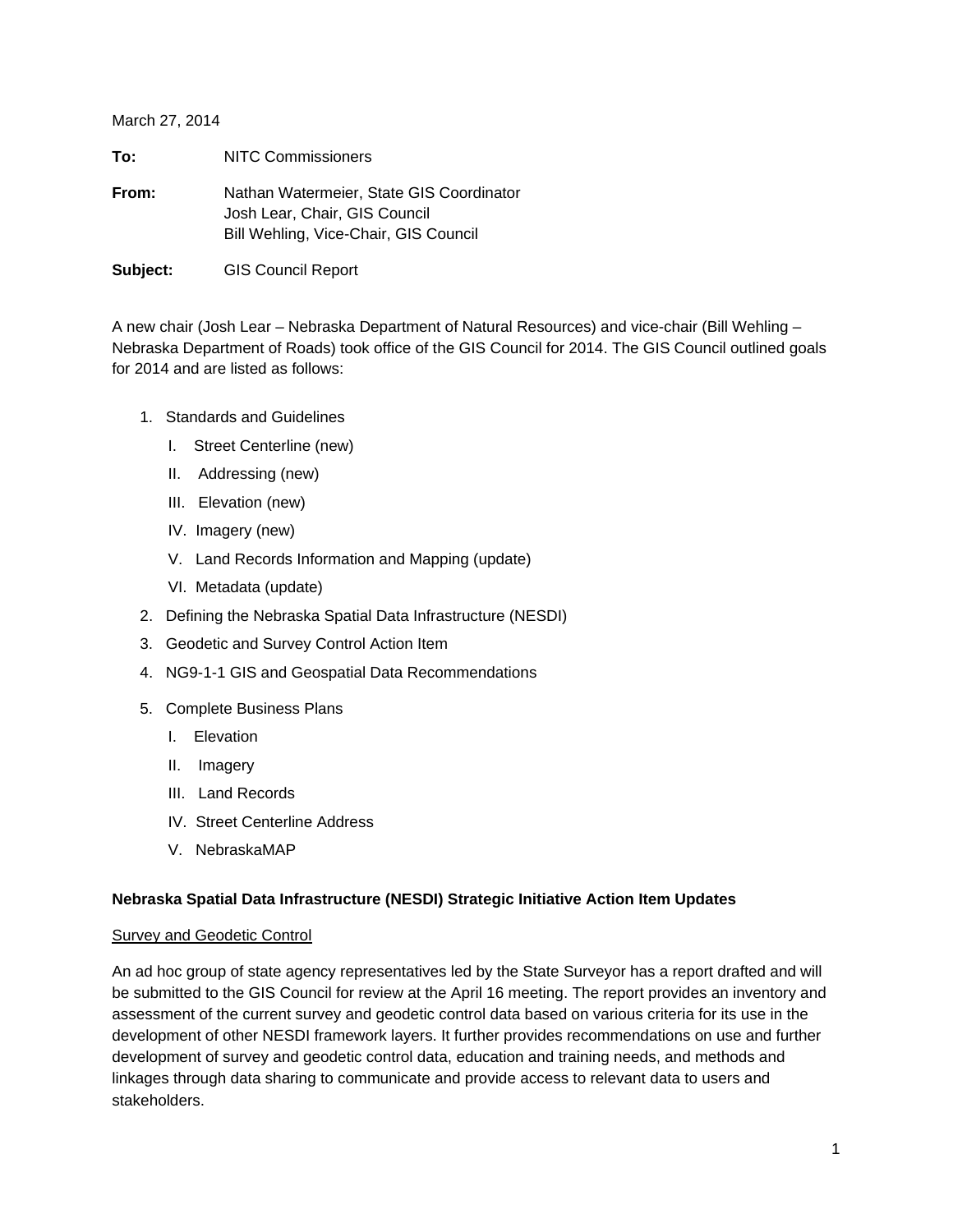## Defining the Nebraska Spatial Data Infrastructure (NESDI)

A document is currently in development defining NESDI. The GIS Council Chair, Vice Chair, and State GIS Coordinator have been meeting weekly since the start of the year to discuss and develop a draft white paper for the NESDI. The definition and role for the NESDI is more than just data layers. A priority effort for the successful implementation of the NESDI is to define the specific datasets that comprise the NESDI, associated standards, their relationships to all of the other layers in the NESDI, and how they will be presented for public consumption. The document has been broken into the following components:

- Policies and Institutional Arrangements Governance, management, data privacy, security, data sharing, financial and resource allocation, cost recovery
- Data Stewardship Roles, responsibilities, cooperation
- Infrastructure Data framework layers, technology, and networks
- Education training, education outreach, technical assistance

# **Standards Update**

Standards have been drafted for Elevation Acquisition using LiDAR, Street Centerline, and Address points. They will be submitted to the GIS Council for approval at the April meeting. The standards provide a consistent structure for data producers and users to ensure compatibility of datasets within the same framework layer and when used between other Nebraska Spatial Data Infrastructure (NESDI) framework layers.

## NITC 3-203 Elevation Acquisition Using LiDAR

These standards are intended for entities participating in collaborative efforts to acquire airborne LiDAR (Light Detection and Ranging) elevations that may contribute to a comprehensive statewide elevation dataset in Nebraska. The basis for the standards are derived from the U.S. Geological Survey (USGS) National Geospatial Program's (NGP) LiDAR Base Specification Version 1.0. In addition, it emphasizes particular requirements and needs for Nebraska that are not available in USGS standards and where additional clarity is needed.

## NITC 3-205 Street Centerline and NITC 3-206 Address

These standards provide requirements necessary for the creation, development, delivery, and maintenance of a statewide Nebraska Street Centerline Database (NSCD) and Nebraska Address Database (NAD). Both standards have a direct correlation to one another. There are many applications that use street centerline and address point data. These standards will enable the data to be integrated not only with 9-1-1 but with existing state road network and address databases, routing services, emergency management, and public safety. Address points furthermore support state agency needs in contact database, tax assessment and enhancing the state's enterprise geocoding application databases. The standards are compatible with the National Emergency Number Association (NENA) standards for NG9-1-1 and are backwards compatible to enhanced 9-1-1. These standards are also being recommended in another GIS Council goal to develop NG9-1-1 GIS and Geospatial Data Recommendations.

## 3-204 Imagery

A draft specifications document has been completed and will be modified for a standards document. The Imagery working group has currently established guidelines for future statewide aerial imagery (i.e.,